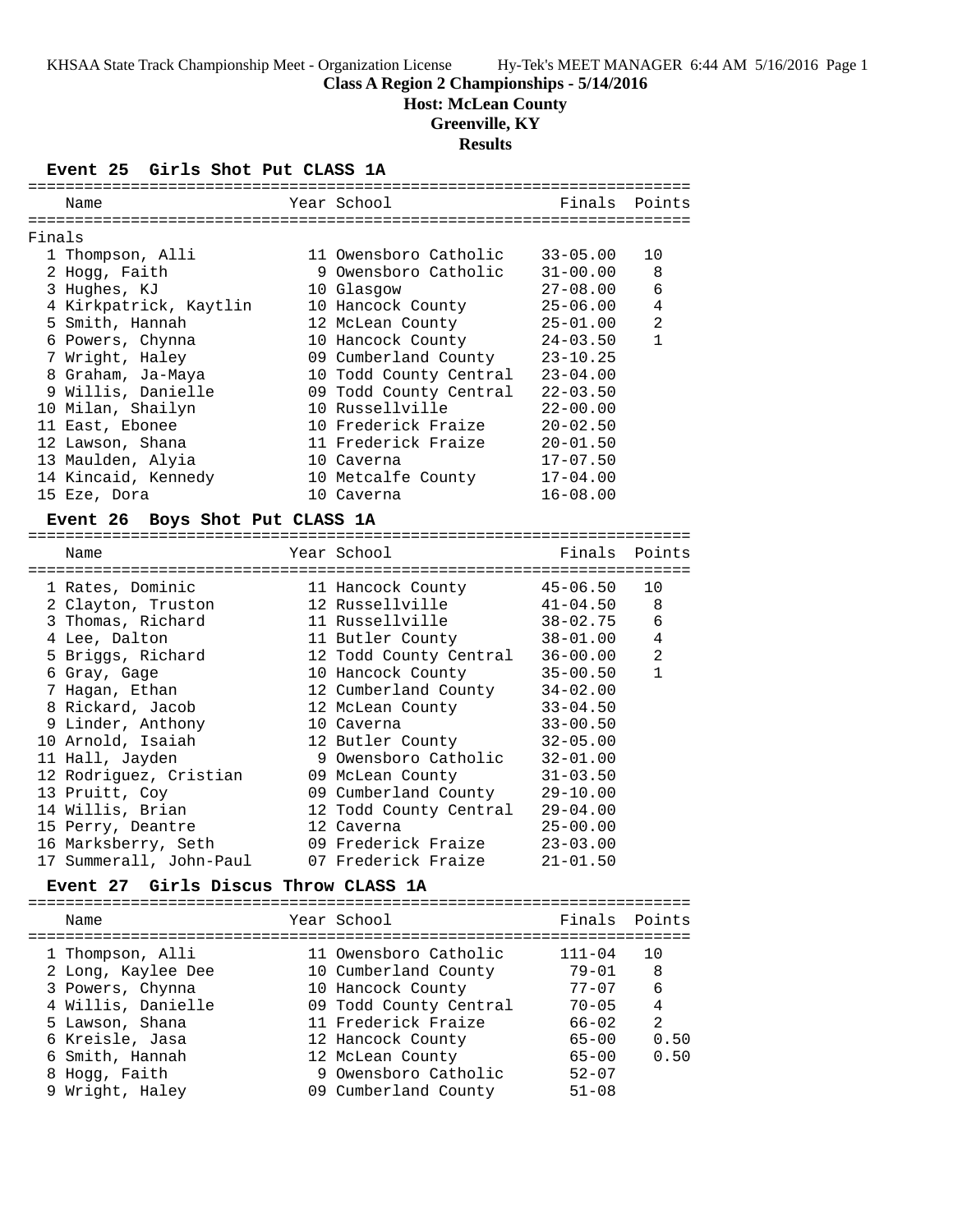**Class A Region 2 Championships - 5/14/2016**

**Host: McLean County**

**Greenville, KY**

**Results**

### **....Event 27 Girls Discus Throw CLASS 1A**

| 10 East, Ebonee     | 10 Frederick Fraize    | $51 - 00$ |
|---------------------|------------------------|-----------|
| 11 Hughes, KJ       | 10 Glasgow             | $50 - 01$ |
| 12 Maulden, Alyia   | 10 Caverna             | $42 - 06$ |
| 13 Kincaid, Kennedy | 10 Metcalfe County     | $42 - 00$ |
| 14 Parker, Haley    | 10 Metcalfe County     | $39 - 08$ |
| 15 Eze, Dora        | 10 Caverna             | $38 - 05$ |
| 16 Graham, Ja-Maya  | 10 Todd County Central | $35 - 04$ |

### **Event 28 Boys Discus Throw CLASS 1A**

| Name                | Year School            | Finals       | Points         |
|---------------------|------------------------|--------------|----------------|
| 1 Rates, Dominic    | 11 Hancock County      | $143 - 05$   | 10             |
| 2 Hagan, Ethan      | 12 Cumberland County   | $125 - 01$   | 8              |
| 3 Rates, Michael    | 11 Hancock County      | $120 - 06$   | 6              |
| 4 Lee, Dalton       | 11 Butler County       | $109 - 10$   | 4              |
| 5 Clayton, Truston  | 12 Russellville        | $109 - 05$   | $\mathfrak{D}$ |
| 6 Smith, Josh       | 11 Todd County Central | $92 - 08$    | 1              |
| 7 Choate, Clayton   | 11 Todd County Central | $87 - 07$    |                |
| 8 Hall, Jayden      | 9 Owensboro Catholic   | $85 - 06$    |                |
| 9 Rickard, Jacob    | 12 McLean County       | $85 - 05$    |                |
| 10 Arnold, Isaiah   | 12 Butler County       | $82 - 00$    |                |
| 11 Linder, Anthony  | 10 Caverna             | $79 - 02$    |                |
| 12 Rodriquez, Edgar | 09 McLean County       | $64 - 11$    |                |
| 13 Pruitt, Coy      | 09 Cumberland County   | $64 - 10$    |                |
| 14 Thomas, Richard  | 11 Russellville        | $52 - 05.50$ |                |
| 15 Vibbert, Benton  | 11 Metcalfe County     | $34 - 00$    |                |
| 16 Perry, Deantre   | 12 Caverna             | $20 - 01$    |                |

### **Event 29 Girls Long Jump CLASS 1A**

| Name                | Year School           | Finals Points |                |
|---------------------|-----------------------|---------------|----------------|
| 1 Byrd, Skyler      | 11 Glasgow            | $14 - 11.00$  | 10             |
| 2 Thompson, Jaimie  | 12 Owensboro Catholic | $14 - 10.50$  | - 8            |
| 3 Roberts, Chasity  | 11 Glasgow            | $13 - 11.50$  | 6              |
| 4 Mills, Lydia      | 12 Owensboro Catholic | $13 - 06.25$  | 4              |
| 5 Neighbors, Kierra | 10 Butler County      | $12 - 07.25$  | $\mathfrak{D}$ |
| 6 Hess, Sarah       | 11 Hancock County     | $12 - 07.00$  |                |
| 7 Cook, Eden        | 10 McLean County      | $11 - 04.75$  |                |
| 8 Bates, Kennedy    | 10 Metcalfe County    | $11 - 03.75$  |                |
| 9 Greene, Courtney  | 10 Metcalfe County    | $11 - 02.00$  |                |
| 10 Mersch, Tatum    | 09 Hancock County     | $11 - 01.00$  |                |
| 11 Collins, Alayna  | 09 Monroe County      | $10 - 09.75$  |                |
| 12 Mckinney, mattie | 08 Butler County      | $10 - 08.75$  |                |
|                     |                       |               |                |

### **Event 30 Boys Long Jump CLASS 1A**

| Name                                | Year School                         | Finals Points                   |          |
|-------------------------------------|-------------------------------------|---------------------------------|----------|
| 1 Patton, Benjamin<br>2 Paul, Devon | 12 Owensboro Catholic<br>11 Caverna | $19 - 08.00 10$<br>$19 - 02.00$ | 8        |
| 3 Jones, MJ                         | 11 Russellville                     | $18 - 10.75$                    | <u>б</u> |
| 4 Briggs, Ryan                      | 12 Todd County Central              | $18 - 05.50$                    | 4        |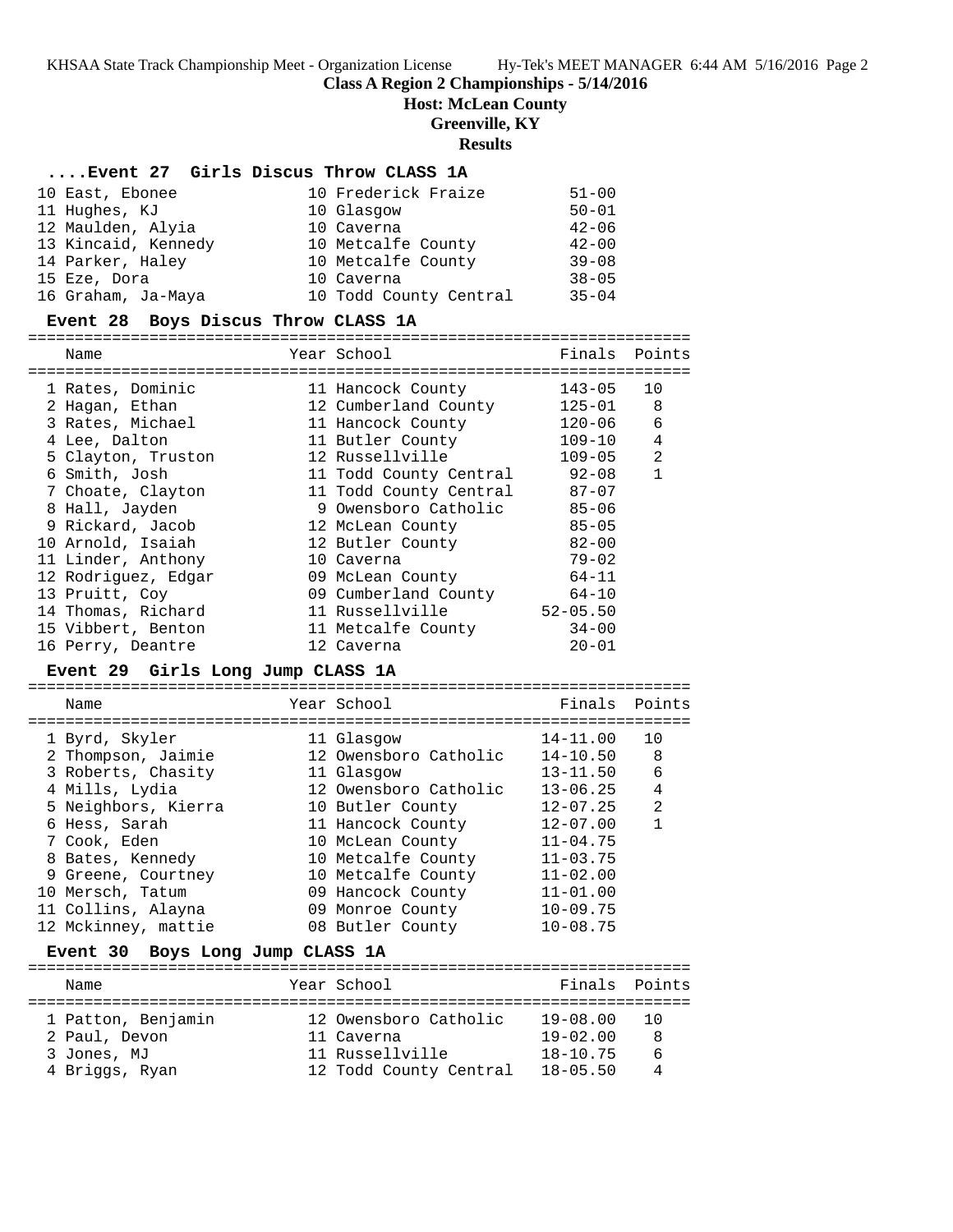# **Class A Region 2 Championships - 5/14/2016**

**Host: McLean County**

# **Greenville, KY**

**Results**

| Event 30 Boys Long Jump CLASS 1A |  |  |  |  |  |
|----------------------------------|--|--|--|--|--|
|----------------------------------|--|--|--|--|--|

| 5 Moore, Corby      | 09 McLean County       | $18 - 02.50$ | 2 |
|---------------------|------------------------|--------------|---|
| 6 Mason, DeShawn    | 11 Russellville        | $17 - 11.00$ |   |
| 7 Schepers, Patrick | 10 Owensboro Catholic  | $17 - 07.00$ |   |
| 8 Young, Noah       | 12 Cumberland County   | $17 - 01.00$ |   |
| 9 Smith, Tyler      | 10 Butler County       | $16 - 11.25$ |   |
| 10 Alstad, Nole     | 10 Hancock County      | $16 - 08.00$ |   |
| 11 Anderson, bailey | 11 Butler County       | $16 - 06.50$ |   |
| 12 Jones, Landon    | 12 Todd County Central | $16 - 05.50$ |   |
| 13 Beaver, Cory     | 12 Hancock County      | $16 - 03.50$ |   |
| 14 Lamar, Christian | 12 Frederick Fraize    | $15 - 06.50$ |   |
| 15 Harness, Ben     | 09 Frederick Fraize    | $13 - 06.50$ |   |
| 16 Milsten, Tyler   | 11 Glasgow             | $12 - 07.00$ |   |
| 17 Rich, Ty         | 10 Monroe County       | $12 - 01.50$ |   |
| 18 Shirley, Nick    | 09 Metcalfe County     | $10 - 06.00$ |   |
| 19 Magana, CJ       | 07 Metcalfe County     | $8 - 03.50$  |   |
|                     |                        |              |   |

### **Event 31 Girls Triple Jump CLASS 1A**

| Name              | Year School           | Finals Points |     |
|-------------------|-----------------------|---------------|-----|
| 1 Mills, Mary     | 9 Owensboro Catholic  | $32 - 00.00$  | 1 O |
| 2 Glover, Breanna | 12 Glasgow            | $31 - 07.25$  | 8   |
| 3 Mills, Lydia    | 12 Owensboro Catholic | $30 - 10.00$  | 6   |
| 4 Hess, Sarah     | 11 Hancock County     | $27 - 07.00$  | 4   |
| 5 Glover, Jessi   | 12 Hancock County     | $25 - 04.00$  | 2   |
| 6 Vitek, Victoria | 08 Butler County      | $23 - 01.00$  |     |
| 7 Collins, Alayna | 09 Monroe County      | $23 - 00.00$  |     |
|                   |                       |               |     |

### **Event 32 Boys Triple Jump CLASS 1A**

| Name                | Year School <b>Sand</b> | Finals       | Points         |
|---------------------|-------------------------|--------------|----------------|
|                     | ------------            |              |                |
| 1 Paul, Devon       | 11 Caverna              | 39-03.75     | 10             |
| 2 Drumqole, Johnny  | 11 Russellville         | $37 - 09.50$ | 8              |
| 3 Schepers, Patrick | 10 Owensboro Catholic   | $37 - 02.00$ | 6              |
| 4 Mason, DeShawn    | 11 Russellville         | 36-10.00     | $\overline{4}$ |
| 5 Patton, Benjamin  | 12 Owensboro Catholic   | $36 - 05.50$ | $\overline{2}$ |
| 6 Jones, Landon     | 12 Todd County Central  | $35 - 03.00$ | $\mathbf{1}$   |
| 7 Cook, Dewayne     | 10 Glasgow              | $35 - 02.00$ |                |
| 8 Hope, Jacoty      | 10 Butler County        | $34 - 05.00$ |                |
| 9 Briggs, Ryan      | 12 Todd County Central  | $34 - 04.50$ |                |
| 10 Anderson, bailey | 11 Butler County        | $34 - 00.00$ |                |
| 11 Young, Jacob     | 10 Hancock County       | $30 - 10.25$ |                |
| 12 Knight, Noah     | 09 McLean County        | $30 - 01.00$ |                |
| 13 Booher, Grayson  | 10 Cumberland County    | $28 - 11.25$ |                |
| 14 Alstad, Nole     | 10 Hancock County       | $28 - 08.00$ |                |
| 15 Rich, Ty         | 10 Monroe County        | $27 - 02.00$ |                |
| 16 Evans, Elliot    | 07 McLean County        | $25 - 02.00$ |                |
| $\sim$ $\sim$       | . <u>. .</u>            |              |                |

# **Event 33 Girls High Jump CLASS 1A**

| Name            | Year School      | Finals Points  |
|-----------------|------------------|----------------|
| 1 Turner, Grace | 09 Monroe County | $4 - 08.00$ 10 |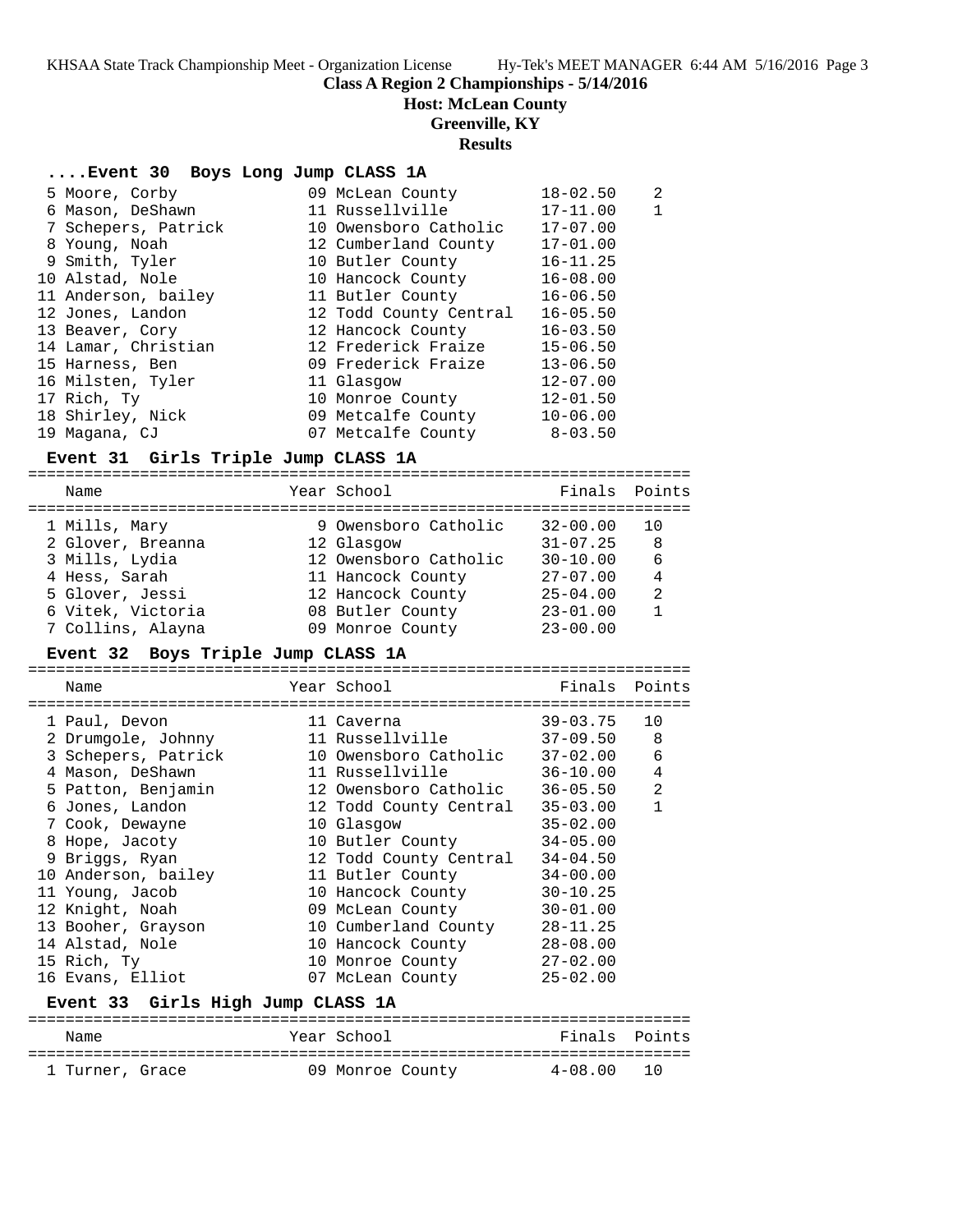**Class A Region 2 Championships - 5/14/2016**

**Host: McLean County**

### **Greenville, KY**

### **Results**

#### **....Event 33 Girls High Jump CLASS 1A**

| 2 Lyon, Madelyn     | 9 Owensboro Catholic  | $4 - 06.00$  | 8 |
|---------------------|-----------------------|--------------|---|
| 3 Walden, Cheyenne  | 12 Monroe County      | $J4 - 06.00$ | 6 |
| 4 Brown, Lauren     | 12 Owensboro Catholic | $4 - 04.00$  | 3 |
| 4 Elms, Ally        | 11 Hancock County     | $4 - 04.00$  | 3 |
| 6 Bumm, Danielle    | 09 Hancock County     | $J4 - 04.00$ |   |
| 7 Cook, Eden        | 10 McLean County      | $J4 - 04.00$ |   |
| 8 Daugherty, Erica  | 12 Butler County      | $4 - 02.00$  |   |
| -- Mckinney, mattie | 08 Butler County      | ΝH           |   |

#### **Event 34 Boys High Jump CLASS 1A**

======================================================================= Name The Year School The Finals Points ======================================================================= 1 Dowlen, DeAnte 11 Russellville 5-10.00 10 2 Briggs, Ryan 12 Todd County Central 5-08.00 8 3 Smith, Tyler 10 Butler County 5-06.00 5 3 Collins, Austin 11 Monroe County 5-06.00 5 5 Beaver, Cory 12 Hancock County 5-04.00 2 6 Anderson, bailey 11 Butler County 5-02.00 1 7 Patton, Benjamin 12 Owensboro Catholic 5-00.00 8 Lynn, Brandon 12 Owensboro Catholic 4-10.00 -- Jones, Landon 12 Todd County Central NH -- Dunn, Austin 12 Hancock County NH

#### **Event 35 Girls Pole Vault CLASS 1A**

# =======================================================================

| Name                                   | Year School                              | Finals Points           |         |
|----------------------------------------|------------------------------------------|-------------------------|---------|
| 1 Gillihan. Caitlin<br>2 Turner, Grace | 9 Owensboro Catholic<br>09 Monroe County | $10 - 00.00$<br>9-00.00 | 10<br>8 |
| 3 Thompson, Jaimie                     | 12 Owensboro Catholic                    | $7 - 06.00$             | ĥ       |

#### **Event 42 Mixed Long Jump Relay Unified Ambulatory Unified**

|  | Name                 |  | Year School           |  | Finals       |  |  |  |
|--|----------------------|--|-----------------------|--|--------------|--|--|--|
|  |                      |  |                       |  |              |  |  |  |
|  | 1 Drake, Kobe        |  | M12 Muhlenberg County |  | $16 - 03.00$ |  |  |  |
|  | 2 Combs, Hunter      |  | M11 Muhlenberg County |  | $15 - 10.00$ |  |  |  |
|  | 3 Franklin, Logan    |  | M12 Muhlenberg County |  | $14 - 04.00$ |  |  |  |
|  | 4 Lindsey, Taylor    |  | M12 Muhlenberg County |  | $12 - 09.00$ |  |  |  |
|  | 5 Wang, Ben          |  | M12 Muhlenberg County |  | $11 - 07.00$ |  |  |  |
|  | 6 Frazier, Alex      |  | M10 Muhlenberg County |  | $10 - 01.00$ |  |  |  |
|  | 7 Evitts, Jeffrey    |  | M11 Muhlenberg County |  | $9 - 09.00$  |  |  |  |
|  | 8 Gamblin, Hunter    |  | M12 Muhlenberg County |  | $8 - 09.00$  |  |  |  |
|  | 9 Gates, Tayler      |  | W11 Muhlenberg County |  | $8 - 08.00$  |  |  |  |
|  | 10 Travis, Dakota    |  | M10 Muhlenberg County |  | $8 - 06.00$  |  |  |  |
|  | 11 Porter, Katey     |  | W12 Muhlenberg County |  | $8 - 04.00$  |  |  |  |
|  | 12 Babbs, Mollie     |  | W12 Muhlenberg County |  | $6 - 06.00$  |  |  |  |
|  | 13 Cartwright, Taeh  |  | W12 Muhlenberg County |  | $6 - 02.00$  |  |  |  |
|  | 14 Brady, Nathanial  |  | M11 Muhlenberg County |  | $5 - 06.00$  |  |  |  |
|  | 15 Jennings, Destiny |  | W09 Muhlenberg County |  | $4 - 06.00$  |  |  |  |
|  | 16 Shemwell, Erin    |  | W12 Muhlenberg County |  | $4 - 05.00$  |  |  |  |
|  | 17 Capps, Dylan      |  | M12 Muhlenberg County |  | $2 - 07.00$  |  |  |  |
|  | 18 Ford, Anthony     |  | M09 Muhlenberg County |  | $1 - 00.00$  |  |  |  |